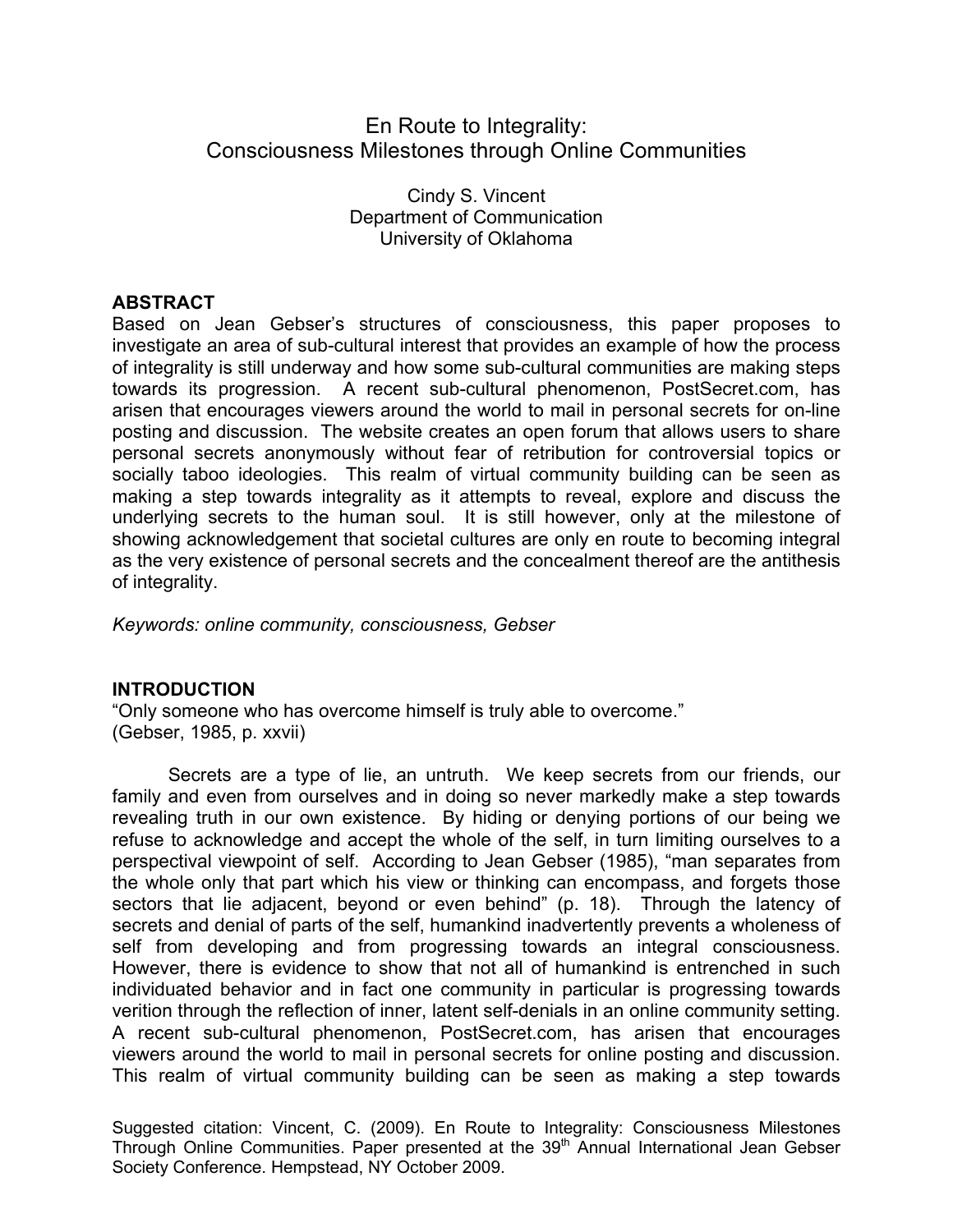integrality as it attempts to reveal, explore and discuss the underlying secrets to the human soul. It is still however, only at the milestone of showing acknowledgement that societal cultures are en route to becoming integral as the very existence of personal secrets and the concealment thereof are the antithesis of integrality.

In postmodern society, ever-increasing fragmentation and isolation of the individual contributes to the breakdown of the interwoven fabric of society (Strinati, 1993). Some reasons for this include cultural transitions from an emphasis on community to an emphasis on individualism (Kramer, 1997); consumerist ideologies that decontextualize meaning which create an absence of a shared belief and value system (Baudrillard, 1995); as well as technological advances that attract people into isolationist environments through media convergence and computer-mediated communication (CMC) (Jenkins, 2004). Although an abundance of examples explore this phenomenon (McLeod, 1991; Cova, 1997; Mumby, 1997; Otomar, 1996), one example, PostSecret.com, is a product of a postmodern society that simultaneously seeks to amend the absence of physical communities through an attempt to establish a virtual community that unifies individuals through shared meaning and media convergence.

The fact that virtual communities have developed seems to directly correlate to the postmodern characteristics of the present society and the ever-increasing divide amongst peoples. According to Katz et al. (2004):

Our traditional communities have become so large and dispersed, that the collective social bond must be imagined and created in the mind of each of its participants, rather than directly experienced through direct contact. Our conceptions of community must be imagined because we conceive of them as sovereign, limited, and having a horizontal equality among members. In real life, however, communities are constantly challenged, have only arbitrary chosen boundaries, and hierarchical structures. Thus, real community grounded in intimate, personal contact and concrete issues of integration has vanished, replaced by a mental construct. (p. 322-323).

Although virtual reality is referred to as imaginary in this delineation (which could be said of any aspect of "reality", the movie *The Matrix* serves as one example of an elaboration), this setting has become a very real response to the fragmentation of people and communities within the physical realm.

The PostSecret site began as part of an art project where the founder, Frank Warren, handed out 3,000 self-addressed postcards to a random sample of people asking them to mail him a secret that a) had never been shared with anyone and b) is true (Warren, 2005, p. 1). Warren updates the site weekly by handpicking and posting 24 new postcards. Although it is impossible to determine whether the secrets have fulfilled these requirements as they are mailed anonymously it is irrelevant because, regardless of the veracity of these secrets, they are presumably taken as true and connect with the receivers of these messages through the blog.

Reader responses posted on the site touch upon every human emotion and controversial topic imaginable, all done with the option of anonymity to allow users to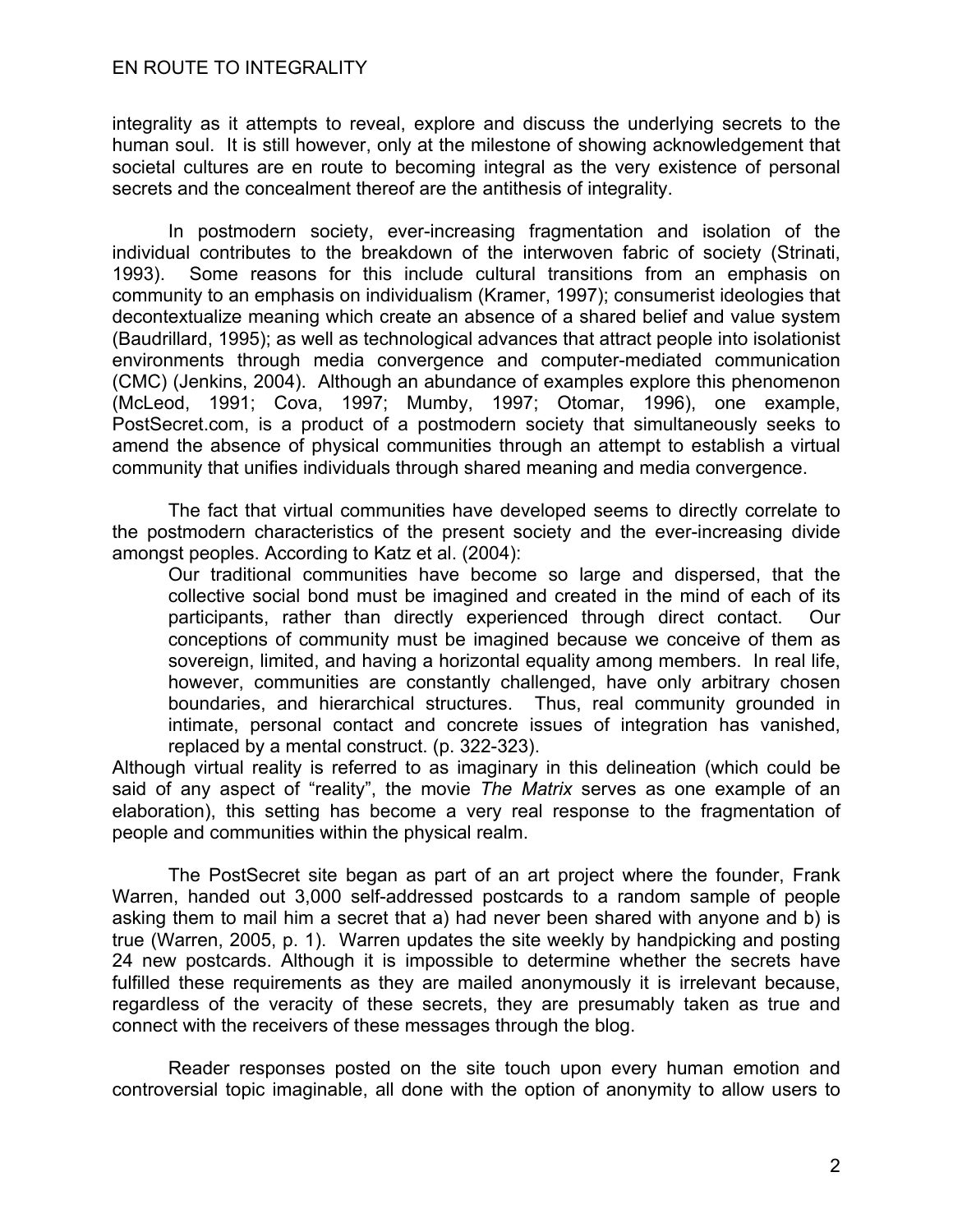share personal secrets without fear of retribution for controversial topics. This aspect of the blog supports the development of social action through its allowance for open discussion of controversial and socially taboo topics therefore contributing to "the formation of public opinion by bringing issues to the fore of public discussion." Because of this allowance for open discussion many socially stigmatized issues that are rarely addressed in the public forum are now being addressed through this community, which could lead to offline discussions within local communities as well.

The site was initially a very basic design that established a two-day allowance for feedback through e-mail regarding the weekly postcard postings. However, on October 14, 2007, Warren unveiled a new aspect to the blog, which created an allowance for full community interaction with an emerging PostSecret Community (Warren, 2007). Through the Community website viewers were provided with a wide variety of communication options, including uploading video responses, audio responses, instant messaging responses to other viewers, chat room responses and traditional e-mail responses to the postcards as well as stories of how the blog has personally affected individuals. Currently there are two components to the PostSecret phenomenon: the blog, in which postcards and select e-mail responses are displayed for viewer consumption, and the website, where viewers can go to respond to the postcards through textual, audio and video media.

#### **The Internet as Magic**

The role of the Internet for this community stems from a magical consciousness that serves to establish a context for meaning interchange between members. Within this context individuals equate virtual communities with physical communities and thus behave accordingly. Instead of walking down the street to a neighbor's home to discuss important issues that affect their local community, people log on to their computers and discuss important issues that affect the national and global community. Instead of forging relationships with those they encounter at the local grocery store, members of this community believe that by forging relationships with complete strangers in an online realm these relationships will be synonymous as each provide an interpersonal benefit for the individual through differing types of interaction. In this sense, the Internet is using magic to transform the digital realm into the natural, where it's natural to "talk" to people through a screen, long distances away from one another and it's natural for complete strangers to enact as close friends and disclose private, personal secrets. Gebser (1985) addresses this magical influence of technology:

Our machines and technology, even our present–day power politics arise from our magic roots: Nature and the surroundings must be ruled so that man is not ruled by them. This fear that man is compelled to rule the outside world—so as not to be riled by it—is symptomatic of our times. Every individual who fails to realize that he must rule himself falls victim to that drive." (p. 51)

Through an attempt to control what we perceive to be natural and what we perceive to constitute community we in turn attempt to control nature through the magic of the Internet.

Gebser (1985) established a definition of magic stemming from a common root of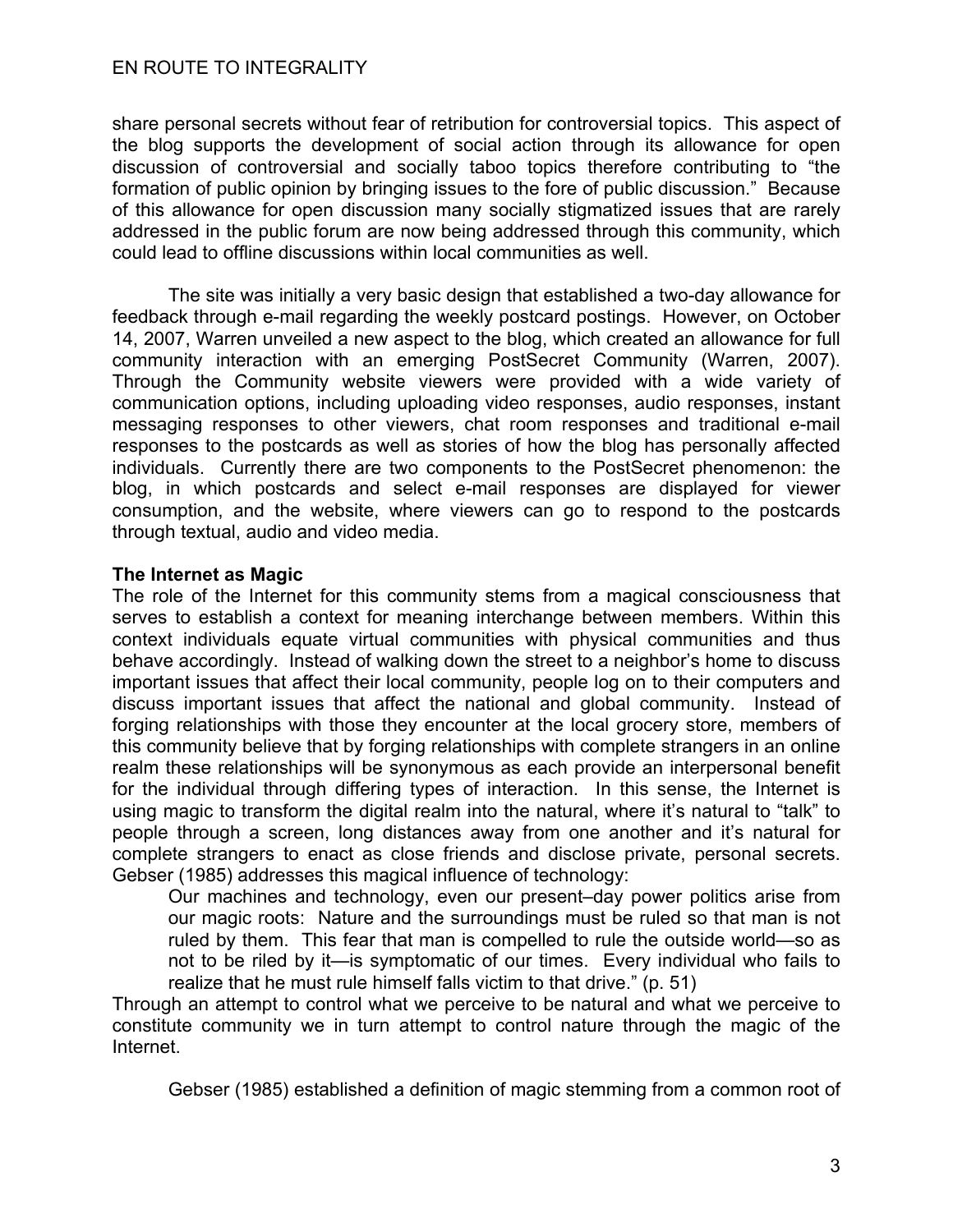words meaning "'make,' 'mechanism,' 'machine,' and 'might'" (p. 46). "This clue helps to explain Williams' observation that the magic systems in tribal societies and in Western machines are indeed connected. The machine is itself magic in its ability to make: The car makes you go faster" (Williams, n.d., p. 71). This idea of machine and making, or creation, can also be applied to PostSecret where the Internet magically creates the illusion of a physical community based on the same values that have historically defined what communities are. Historically, one definition of community that is greatly accepted is that of Ferdinand Tönnies' delineation between Gemeinschaft and Gesellschaft: community and society (Tönnies, 1887/1957). Within this comparison, community is determined to have several characteristics including intimacy, physical proximity, a common sharing of beliefs, and history, in essence, a "lasting and genuine form of living together" (p. 35). In contrast, Gesellschaft is synonymous with a mechanical structure, perceived as the "mere coexistence of people independent of each other" and as simply the public life: society (p. 35).

In a 1982 comprehensive analysis of 94 definitions of community, three common characteristics found within the definitions were social interaction, common ties and physical colocation (Hillery). This definition moves from the restrictive Gemeinschaft ideology yet is still contingent on the necessity of the *physical.* As stated in James Katz et al.'s 2004 article, "Jones (1995) found that the majority of constructs rely on social involvement and interaction; in essence, community is a social system" (p. 317). This definition finally breaks from the historically contextual constraints but leaves the problem of differentiating between what is a community versus a society. In his research of social networks and communities, Barry Wellman found that nostalgic definitions of "tightly-bounded, densely-knit groups of broadly based ties" rarely exist. Instead his research showed that contemporary Western communities "are usually loosely-bounded, sparsely-knit, ramifying networks of specialized ties", and therefore more networks and social groups like online communities would fall under the classification of community and social network (Wellman, 2001). No matter the precise definition, current meaning needs to focus on the abstention of the necessity of geographic proximity as the same foundational necessities that can still be met through the virtual realm.

For the magical consciousness structure, Gebser (1985) identifies five characteristics: "(1) the egolessness of magic man; (2) his point-like unitary world; (3) his spacelessness and timelessness; (4) his merging with nature; (5) his magic reaction to this merging" (p. 48). An example of the first characteristic, egolessness can be seen in PostSecret through the collective engagement and discourse of the community. Through the shared environment of the online community, members create a collective consciousness where individuals interact with one another for the benefit of all. Through the sharing of individual secrets, the community as a whole grows and understands dark aspects of human nature that culture dictates we should hide. Parts of the community work together for the betterment of the whole. In this respect, the community exemplifies Gebser's (1985) concept of the magic world as being " a world of *pars pro toto*, in which the part can and does stand for the whole" (p. 46).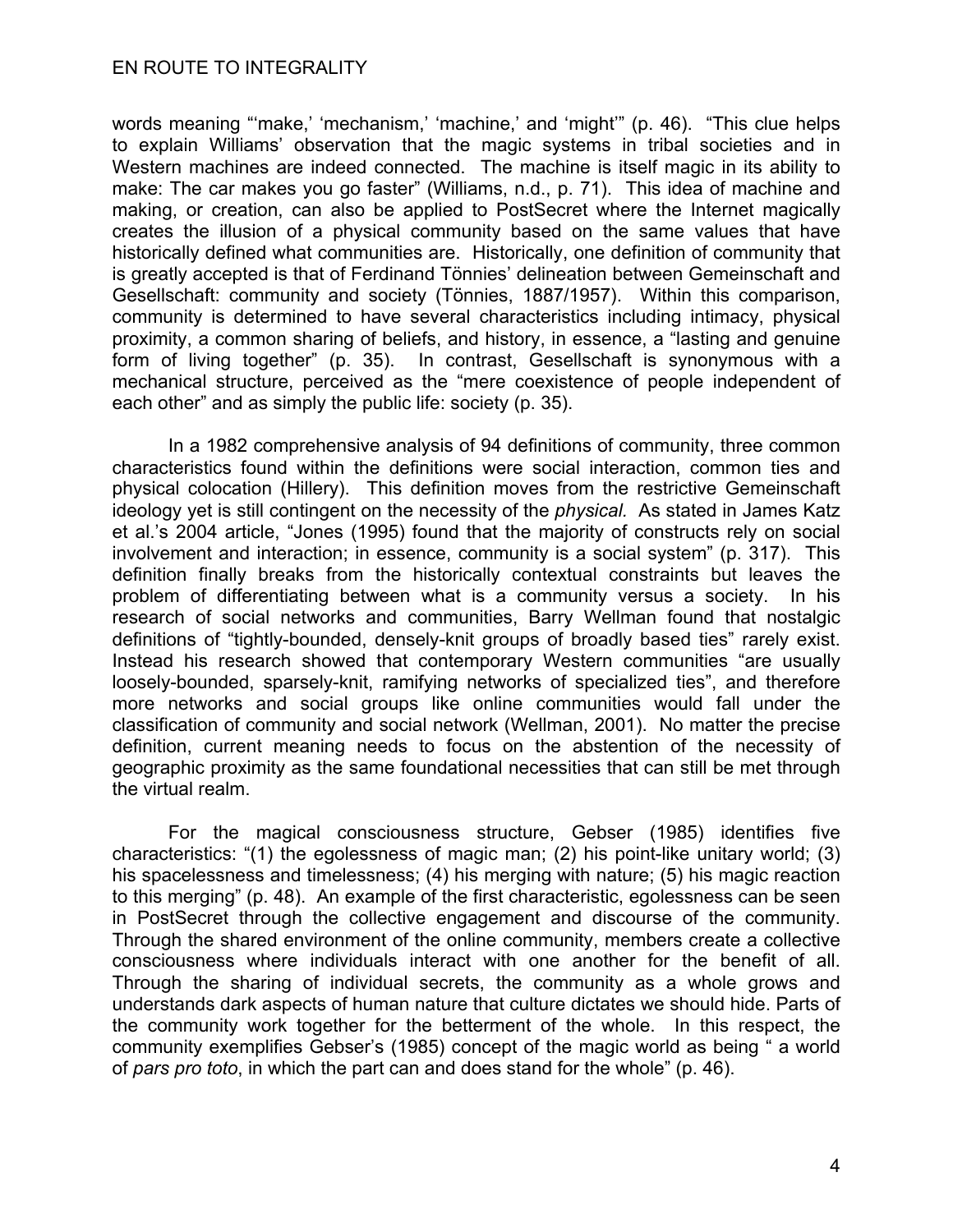Another characteristic of magical consciousness that PostSecret depicts is the existence of timelessness and spacelessness within the community. The Internet can further eliminate boundaries of space and restrictions of the mental-rational perspective of time through the creation of a domain that can be accessed at anytime from almost anywhere. It's not bound by physical restrictions of distance, physical ability or means of transportation and so long as members have access to a computer and the Internet they can engage with others (restriction of access is a problem that stems from both economic displacement as well as physical restrictions of technology like satellite reach addressed by research on the digital divide, see Norris, 2001). The chat forum provided through the community makes available a medium for members to instantly engage in the community and provide feedback to the discussion for group production. It also allows multiple members to contribute to the dialogue simultaneously, in turn allowing them to engage in a group production and transformation of meaning. Through the simultaneity and allowance for instant access of discourse, members break the boundaries of time restrictions and allow individuals to collectively progress towards integrality through the revealing of secrets.

The Internet setting for this community is an important aspect of its progression towards integrality as it stems from a magical consciousness but allows for content that stems from a mythical structure while simultaneously being influenced by the mentalrational perspective from dominant cultural standpoints. Each of these influences of consciousness structures will be detailed further below.

#### **Meaning Interchange through Myth**

The underlying assumption to this paper is that overarching cultural structures deem personal secrets as taboo, forbidden, and something that should be hidden from the public sphere of society. This paper also suggests that personal secrets are a hindrance to integrality. I will first address the initial assumption. Through PostSecret, a community is developing where under the veil of anonymity, open communication of controversial topics occurs. The need for such an anonymous environment to reveal personal secrets has become necessary due to the stigma placed on them from dominant cultural structures. According to Allen Read's (2004) definition of controversial, taboo communication stems from a cultural or social necessity for scapegoats or symbols of the forbidden. Cultural aspects come to be deemed as controversial from a "hushed awe that surround [them], the refusal of information concerning them, or the punishment meted out for inadvertent use of them" (Read, 2004, p. 445). Many of the topics discussed through the PostSecret forum fall within this definition of socially ostracized and stigmatized conversation that are all too quickly hidden in the skeletal closets of society.

Dominant culture structures stem from a mental-rational consciousness in which hiding secrets and things that are deemed forbidden or taboo is valued. "Mental consciousness presumes that its rationality has the sole claim to truth and objectivity, while other modes of experiencing are dismissed as subjective" (Mickunas, n.d., p. 12). This presumption of verition creates an overt self-righteousness where dominant members of a culture will oppress minority voices that dissent mainstream ideologies.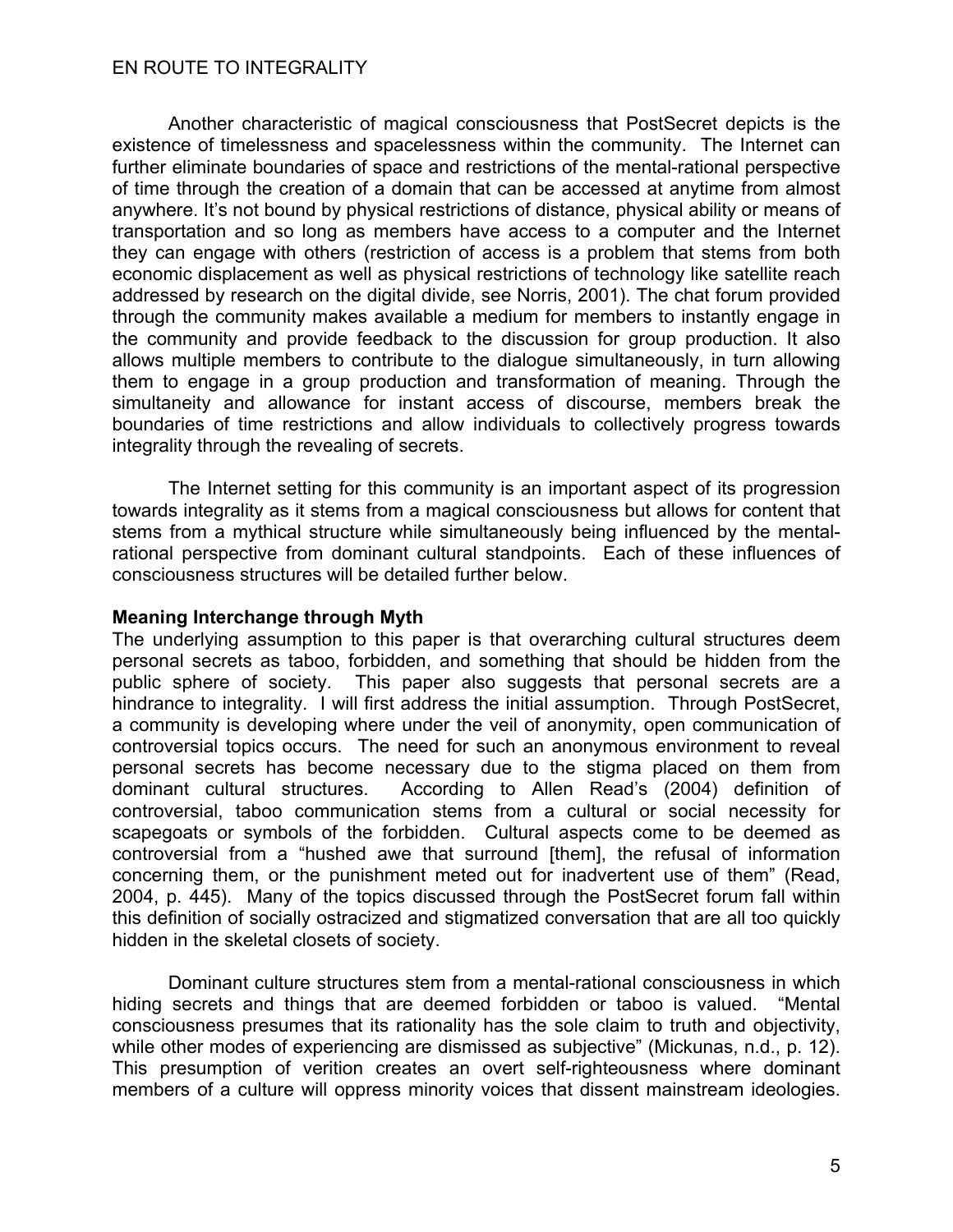Thus, the extreme emphasis on closing off stigmatized portions of the self, lead some members of society to overtly display the taboo in aggrandized manners. An example would be in conservative portions of the country where homosexuality is viewed as a negative thing and is encouraged to be denied and ignored. In response to this suppression, gay rights parades were created where those who refused to deny aspects of themselves openly and flamboyantly displayed a specific part of their being in front of all of society and culture: their homosexuality. Because of this extremism, a duality of repression and flamboyance is created. "When any movement tends to the extremes it leads away from the center or nucleus toward eventual destruction at the outer limits where the connections to the life-giving center finally are severed" (Gebser, 1985, p. 3). This extremity in turn shows a marked display of deficiency in the manifestations of consciousness by dominant culture structures.

Alternative lifestyles and communities like PostSecret were created as a response to this deficient manifestation of mental-rational construct. The PostSecret community was established due to the lack of coverage of important, albeit controversial, issues in the national media like suicide, sexual abuse, domestic violence, etc. Members perceive national media to either largely ignore these controversial topics or address them through a specified media frame, which in turn loses the aspect of humanity that touches on a personal level:

It's sad; but eating disorders, suicide, self-injury--they're all still the punch line of so many jokes. People hear of a suicide, and it's just another name in the obituaries to them. And maybe I take it too seriously, and am a bit over dramatic. Maybe you really haven't overcome it until you can laugh at it. But what about the life behind it? They were, are, people too. And that aspect seems to be lost. (Member interview, March 19, 2008)

Along with this, some members believe there needs to be an overall acceptance from audience members of the national media in order to even have a meaningful discussion of such topics to begin. Many members inevitably joined PostSecret because of this substantial lack of meaning and depth of controversial topics, which has also been noted in current research as well (Pirkis et al., 2007; Chesebro & McMahan, 2006). This lack of substantial and meaningful national coverage in turn establishes the foundation for the PostSecret community's conception of reality by accepting and addressing these topics.

As a result of the lack of coverage of controversial issues in the national media, members sought an alternative media format, such as PostSecret, to be able to discuss the issues they find important. Through creating an alternative medium to the national media, PostSecret directly established a community that could be more conducive to open discussion. Without the restrictions placed on the community like corporate oversight or viewer ratings, PostSecret is able to focus on the issues that matter most through user-generated content. This in turn helps to facilitate the development of an open forum.

The second underlying assumption of this paper suggests that secrets are a hindrance to integrality. This assumption stems from the following: Latent secrets are a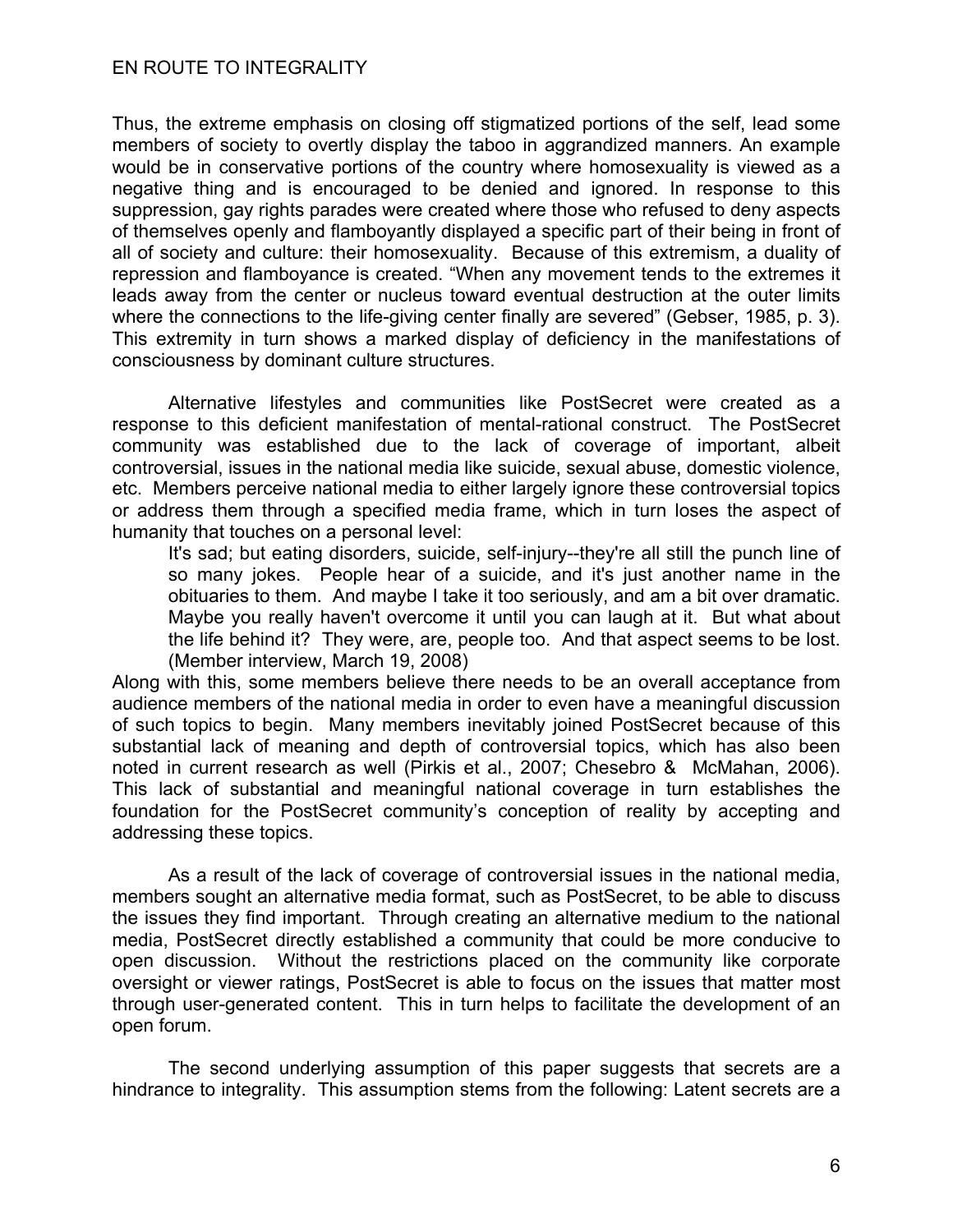type of lie, an untruth about parts of ourselves. We keep secrets from our friends, our family and even from ourselves because we don't want to acknowledge the parts of ourselves that we don't like or can't live with. In doing so we never markedly make a step towards revealing truth in our existence. By hiding or denying portions of our being we refuse to acknowledge and accept the whole of the self, in turn limiting ourselves to a perspectival viewpoint of self.

Man, himself a part of the world, endows his sector of awareness with primacy; but he is of course, only able to perceive a partial view. The sector is given prominence over the circle; the part outweighs the whole. As the whole cannot be approached from a perspectival attitude to the world, we merely superimpose the character of wholeness onto the sector, the result being the familiar 'totality'." (Gebser, 1985, p. 18)

This belief that we are whole and total people results from this perspectival view of displacing the whole of ourselves with portions of ourselves that we believe best represent who we are. This brings me back to the initial quote of this paper, "only someone who has overcome himself is truly able to overcome" (Gebser, 1985, p. xxvii). By ignoring pieces of ourselves that are stigmatized or negatively perceived we will never overcome ourselves nor be able to overcome the potential negative outcomes we impose on the world as well as humankind. It is only through the individual evolution of consciousness structures that we will collectively evolve as a human race. Thus, this adoption of perspectival view confines us to a mental-rational viewpoint and hinders us from achieving an integral, aperspectival vision.

The deeper significance of secrecy can be addressed through the further explication of Gebser's concept of latency and value of silence. According to Gebser (1985), "latency—what is concealed—is the demonstrable presence of the future" (p. 6) and "provides clues for the active copresence of all domains of consciousness" (p. xvi). This copresence can be seen throughout PostSecret through the diapheniety of consciousness structures that are used in interacting online, sharing secrets of the soul and in engaging through a perspectival structure. Latency results specifically in the sharing of secrets. Secrets by their very nature are latent, hidden aspects of the self. Through concealment of secrets, aspects of ourselves are denied, leaving the attainment for wholeness unfulfilled, thus creating a necessity for future efforts in revealing our secrets and attaining wholeness of self. In striving for wholeness, what are latent thus become manifest and the future is shown through demonstrable artifacts: secrets.

The meaning interchange that occurs on PostSecret is an example of mythic consciousness. According to Gebser (1985), myth is a "silent, inward-directed contemplation, it renders the soul visible so that it may be visualized, represented, heard and made audible" (p. 67). It is through this silence and visualization of the soul that secrets are revealed within the PostSecret community. "Only when the unspoken communicates its silent message does the spoken word convey the depth and polarity that constitute the tension of real life" (Gebser, 1985, p. 68). Latent secrets hold the truth of real life and of the soul in silence. It is when those secrets are made latent, addressed and discussed that they then become reality. They are exposed and they are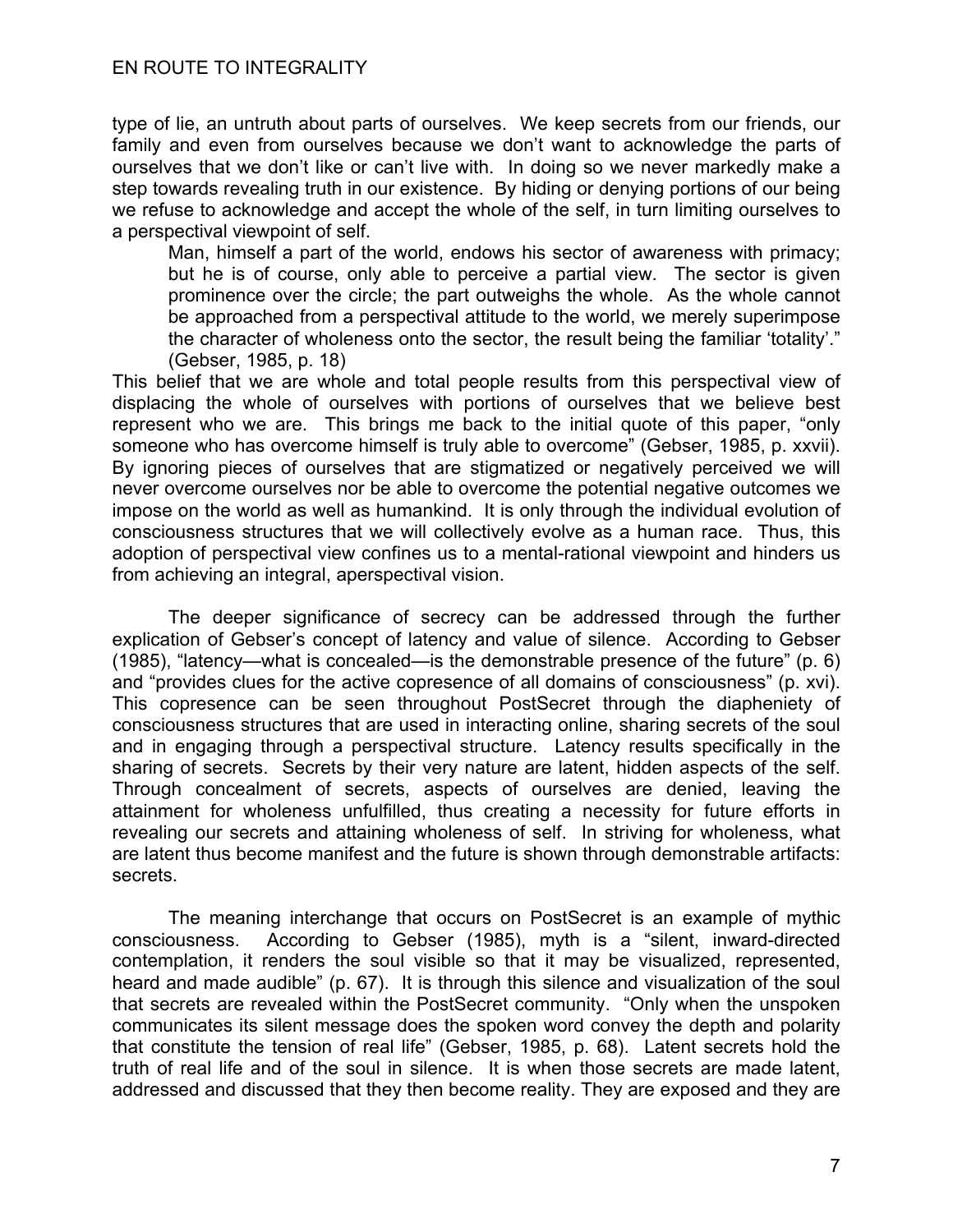confronted so that the owner of the secret must then choose to address them or at the very least acknowledge that they exist. "Thus the word is always a mirror of inner silence, and myth a reflector of soul" (Gebser, 1985, p. 67).

Although these connections with secrets form the fabric that ties members together within the community, for some members the secrets within the postcards can sometimes affect them too personally, which could cause them to turn away from the community as opposed to invite them. In this respect, although it is the connection with the secrets that draw individuals to the website and to the community, if the impact becomes too overwhelming there lies the possibility for turning members away versus attracting them to the community. At the same time, this sense of vulnerability adds to the reasons why members choose to interact in the community. When confronted by inner secrets or even personal demons not yet recognized, the ability to be able to address, analyze and resolve these issues is invaluable for some members and encourages them to continue the social dialogue initiated in the community. These realizations and confrontations contribute to the interpretative process for the community by providing insight, individual meaning and interpretations to the communal dialogue.

In Postsecret secrets can also be seen through polarity where the latency of secrets draws people together to in turn address the manifestation of secrets through postcards and sharing. "In polarity, correspondences are valid. Every correspondence is a complement, a completion of the whole. Whatever is spoken is corroborated by the invisible and latent unspoken to which it corresponds" (Gebser, 1985, p. 85). Each secret represents not only what is now known but what also was unknown and what could still be unknown for others. Through polarity secrets are no longer seen as taboo or controversial but instead as reality. This polarity is a sign of mythic consciousness in which individuals show reciprocal perception and exchange of truth where the world then becomes transparent, or in other words integral.

The ways in which secrets are exchanged through PostSecret are also an example of the mythic structure in which meaning interchange in the community occurs. When looking at the messages displayed on PostSecret, the primary characteristic that binds all of the messages together is the form of the postcard. Despite varying content, images, linguistics and topics every message conforms to the guideline requirement to create a 4 x 6 postcard mailed through a public postal system to be posted onto an even more public World Wide Web. According to Jan-Ola Östman, "The postcard is a meeting place, not only for cultural phenomena . . . but also for several different semiotic modes, and for a plurality of language varieties" (2004, p. 437). These postcards however, can't be viewed as simply postcards because as in traditional postcard format they are initially mailed to one sender, but unlike traditional postcard behavior they are then scanned and posted on the Internet for anyone with an Internet connection to view. No longer private or even semi-public as Östman posits, but entirely public and available for mass consumption.

The other aspect of the digital postcard that differs from the traditional is the fact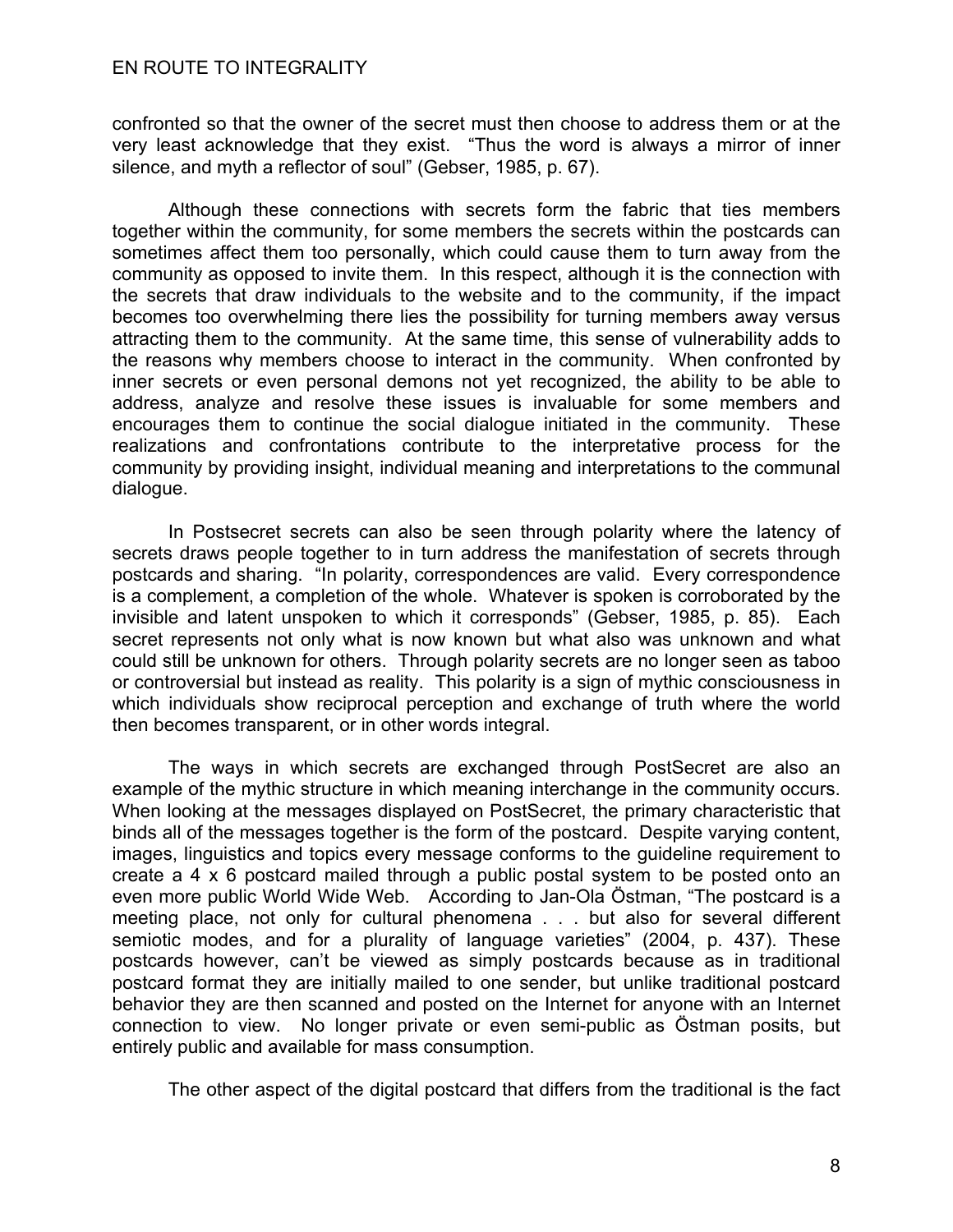that the viewer cannot hold the postcard, turn it over in her or his hands, view *both* sides, or even see who the sender is or where it is being sent from. These aspects are reserved solely for the Webmaster and whomever he decides to share them with in hardcopy. Regardless of this loss of physical interaction, viewers online can still be emotionally touched as well as virtually connected to the message. This connection is supported by Walther's hyperpersonal communication model (Walther, 1994) that states that "the absence of nonverbal cues, as well as editing capabilities, identity cues, and temporal characteristics may prompt CMC users to engage in selective selfpresentation and partner idealization, enacting exchanges more intimate than those of FtF [face-to-face] counterparts" (Tidwell & Walther, 2002, p. 319-320). Although Walther found that intimacy is conveyed more over time, it is still capable of being transmitted through CMC and anonymity.

This intimacy is created through the postcards and a heavy reliance on imagery, which stems from a mythic consciousness. It is through this imagery that secrets are revealed and reality unfolds. According to Gebser (1985), the mythical world was closely tied to pictorial expression and imagery "since imagery is the prominent mode of the soul's manifestation" (p. 63). Through this manifestation of the soul members reveal their inner most secrets. In conjunction with the pictorial aspects to the postcards elements of text create an interdependent relationship for meaning. The result is an appeal through mythic structure for members to be drawn to and relate to the postcard secrets.

Members connect with topics based on their own personal experiences and then share that connection with others to create communal meanings. Whether members have a positive or negative connection with the postcards/topics, they draw from their previous experiences in life to determine their initial meanings for how they will interpret and connect with the media content. This initial establishment of meaning correlates to the first premise of the social action media studies theory by embodying how "the meaning of media content has no autonomous existence and must be brought into being in deliberate ways" (Schoening & Anderson, 1995, p. 99). By first constructing initial meanings of media content through their own lived experiences the members are setting the foundation for which to share and construct communal meanings with others. In order to establish communal meanings, members then share these connections with others and elaborate on them in a social dialogue through the chat forum. As the topics/postcards impact and make an impression on members' lives, members in turn make personal reflections and self-realizations before sharing their experiences with others.

Another important aspect of PostSecret that allows for the revealing of secrets, connection of members and transgression of cultural deficient mental constructs, is the role of anonymity within PostSecret. One of the benefits users gain in communicating through Internet cultural groups and the security of anonymity is the freedom for selfdisclosure and addressing controversial topics without fear of retribution. According to Eun-Ju Lee, "by creating this pseudo-private communication environment, computer mediation is believed to minimize concerns about public evaluation by allowing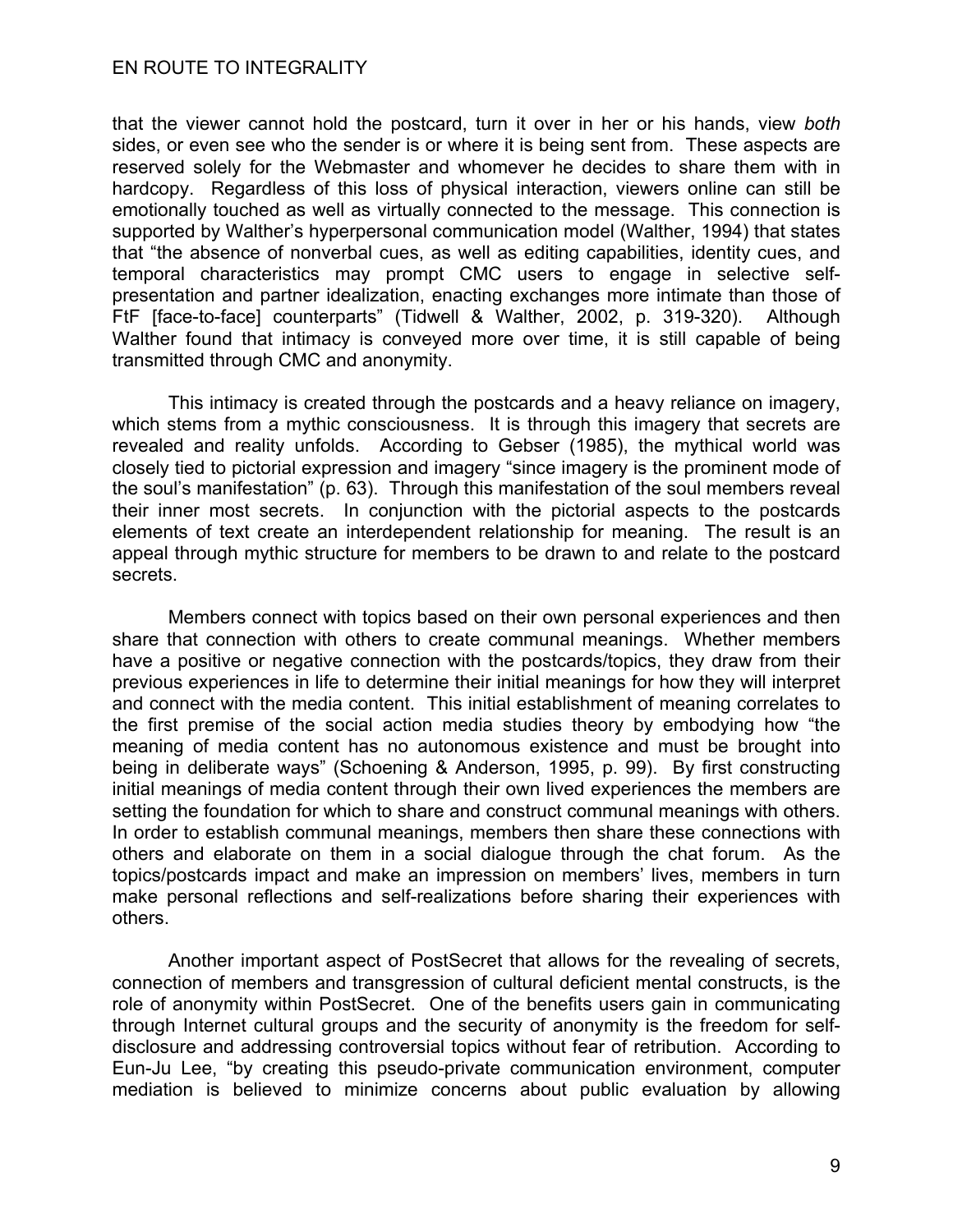complete anonymity among users. This, in turn, likely liberates people from the norms and regulations that govern their ordinary life," (2004, p.350). This liberation thus allows members to reveal inner secrets and go against dominant cultural systems and deficient mental constructs.

According to Gary Marx (1999), anonymity allows for the open communication of controversial public issues. Marx states that anonymity encourages individuals participating in computer-mediated communication (CMC) group interaction to focus on the content of the discussion, leaving individual participants to feel protected from individual attention. This aspect of anonymous communication assists in the examination of how and why users prefer to communicate in a mass communicative format and yet seek to remain fully anonymous. The benefit of anonymous communication allows communicators to feel as though their message is being examined and critiqued and not her/him personally, which allows for greater selfdisclosure and more intimate communication (Marx, 1999).

Marx (1999) also posits that anonymity helps stigmatized individuals join collective groups as a form of social sanctuary and support. Examples of self-help groups available for groups anonymously through CMC are addicts, victims of abuse, individuals with diseases and other ailments (Kling, 1999). Davison et al. (2000) also point out that anonymous CMC users are more motivated to communicate anonymously due to anxieties or uncertainties they may feel in face-to-face communication, especially when the individual has an embarrassing illness, disfiguring ailment or any other stigma. Another aspect of anonymous communication that explains its usage is its availability for users to avoid persecution; for example, revolutionaries or protestors against repressive governments, individuals with varying sexual preferences in certain areas of the world, or writers publishing documents that are potentially harmful by the document's content or group it's targeting (government or corporate organizations) (Marx, 1999).

Because of the availability for anonymity within the PostSecret community, members are able to suppress the fear of retribution and negative value judgments and accept taboo secrets. By addressing the taboo and making stigmatized issues manifest, this community is creating a necessary rupture in the restrictive value of the mental-rational structure, where the taboo and forbidden are seen as qualities that need to be hidden, ignored and denied. Sometimes a rupture needs to occur in order to transgress deficient consciousness structures like the mental-rational. Through the transformation from latent to manifest, these secrets in turn mutate the restrictive of the mental toward the integral.

The connection members create and make with postcards, secrets and one another occurs within a mythical structure in which an affect on the soul occurs through the latency, silence, polarity, and imagery of secrets shared within the PostSecret community. This affect is shown in two ways: verition and wholeness. Gebser (1985) explicates the path in which, in this case secrets, would traverse from polarity to integrality: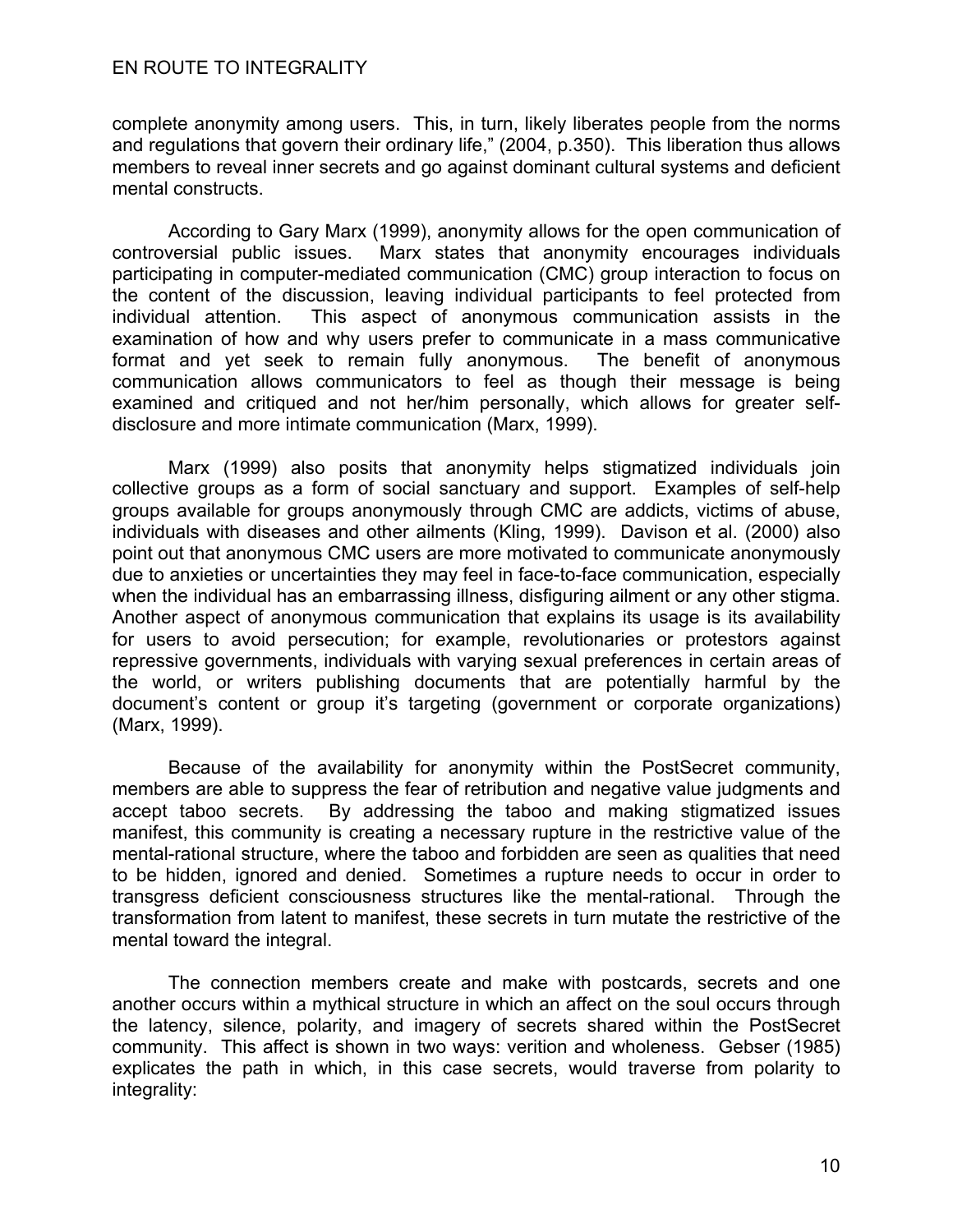The dissolution of this [polarity] principle is nothing other than the supersession and concretion of the soul, and thus the first step towards its integration. This integration cannot be effected by mere thinking or contemplation, but requires another capacity which we shall call "verition" or "waring" and encompasses the "sense" of perceiving as well as imparting verity or truth. *Only through this*  reciprocal perception and impartation of truth by man and the world can the world *become transparent for us*. (p. 261)

An impartation of truth is shown in PostSecret through the revealing of secrets. By acknowledging wholeness of ourselves in place of parts, we confront the truth of human nature and of ourselves. Through this impartation and confrontation members of this community create a world that is transparent based on verition and acknowledgement/acceptance of self. This in turn shows a progression towards the integral through the sharing of secrets.

# **En Route to Integrality**

PostSecret is a community where complete strangers can reveal their innermost secrets to one another in a timeless, spaceless realm. This phenomenon is seemingly rare and extraordinary in the world today although occurring because of new technological advances that pop up on a daily basis. PostSecret is even more noteworthy when taking into account the diaphaneity of consciousness structures that occurs in order for this phenomenon to exist. This diaphaneity is imperative if we are to achieve a consciousness of integrality. According to Gebser (1985), "a truly integral perception cannot dispense with the foundation of the mental structure any more than the mental structure can dispense with the mythical, and the mythical with the magic, that is, if we are to be 'whole' or integral human beings" (p. 299). And so for PostSecret this diaphaneity occurred in three ways: the magical construct of the Internet, the mythical interchange of secrets, and the mental-rational deficiency of oppression.

Through the interchange of secrets, members of the PostSecret community move towards the integral by accepting a wholeness of self. As has been noted throughout this paper, by keeping secrets one is denying aspects of herself, in turn preventing her from ever accepting her whole self. This denial of whole and acceptance of part impedes a path to integrality, one in which "mankind and not man, the spiritual and not the spirit, origin and not the beginning, the present and not time, the whole and not the part become awareness and reality" (Gebser, 1985, p. xxviii). This wholeness of self and inclusion of parts that have been stigmatized by the deficient mental-rational consciousness is one tangible example of how PostSecret is moving towards integrality.

The final artifact of integrality is the timeless-spaceless context that PostSecret thrives within. The Internet, though magical by nature, allows for transformation of consciousness through the elimination of time and space. Gebser identifies the need to perceive four-dimensional, not just three-dimensional coordinate systems in order to be time and space free. "Only this space-time freedom, only 'in' it, is the transparency of the spiritual—the diaphainon—perceptible, for it cannot be manifest in any visible form" (Gebser, 1985, p. 299). It is through this diaphainon and transparency of consciousnesses that we achieve integrality, which Gebser says can only happen with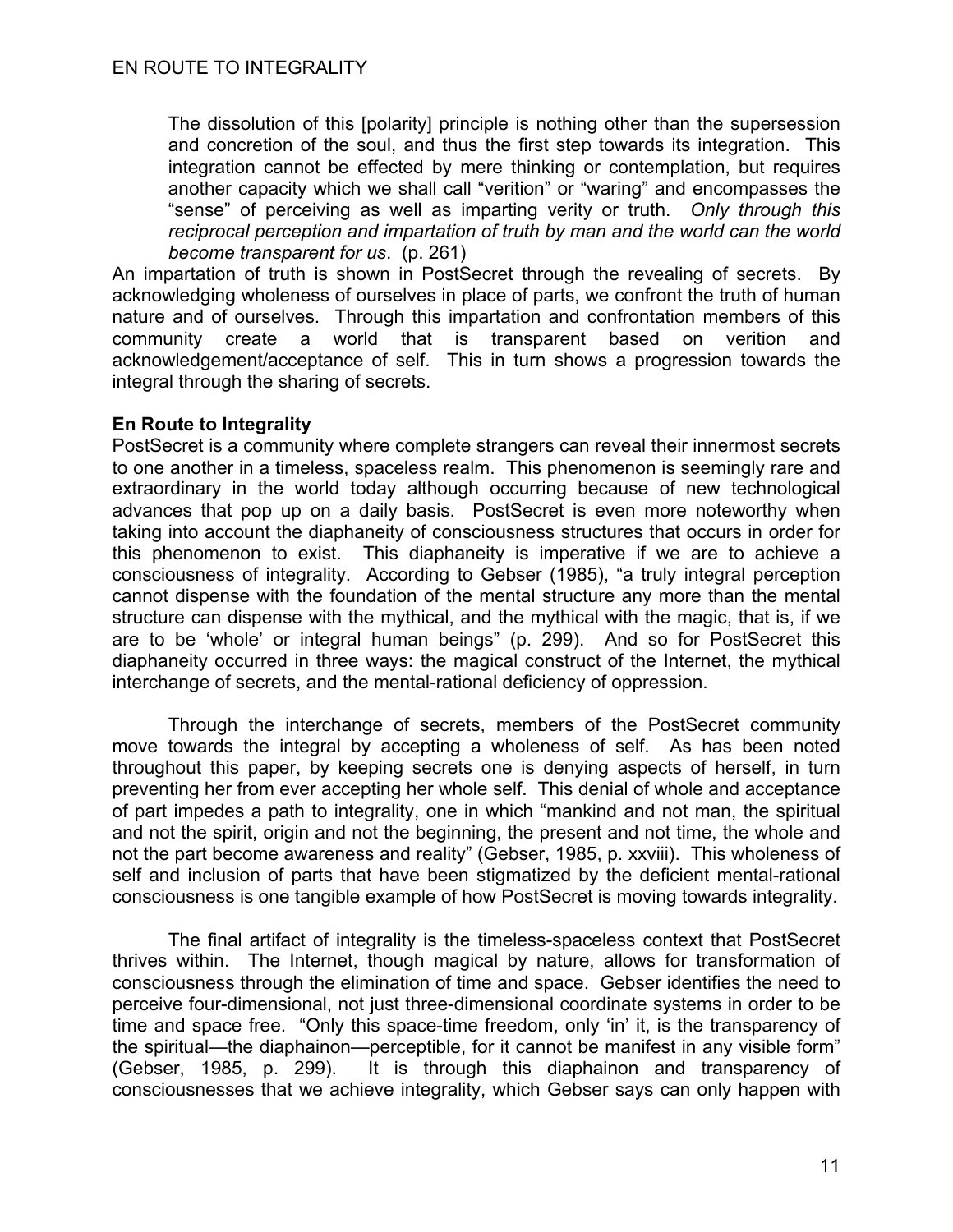space-time freedom, "being freed from time and thus free for the spiritual" (Gebser, 1985, p. 299).

Throughout this paper I have tried to show how a sub-cultural online community, PostSecret.com, reflects many of the important concepts Gebser holds to be signs of showing mutation towards integrality. The website creates an open forum that allows users to share personal secrets that go against the dominant cultural system that has stigmatized them for their secrets. This realm of virtual community building can be seen as making a step towards integrality as it attempts to reveal, explore and discuss the underlying secrets to the human soul in a mythical context through a magical medium in spite of mental-rational oppression. This diaphaneity of multiple consciousness structures approached through space-time freedom shows how PostSecret is attempting to achieve wholeness through confronting stigmatized, hidden portions of self, all while en route to integrality.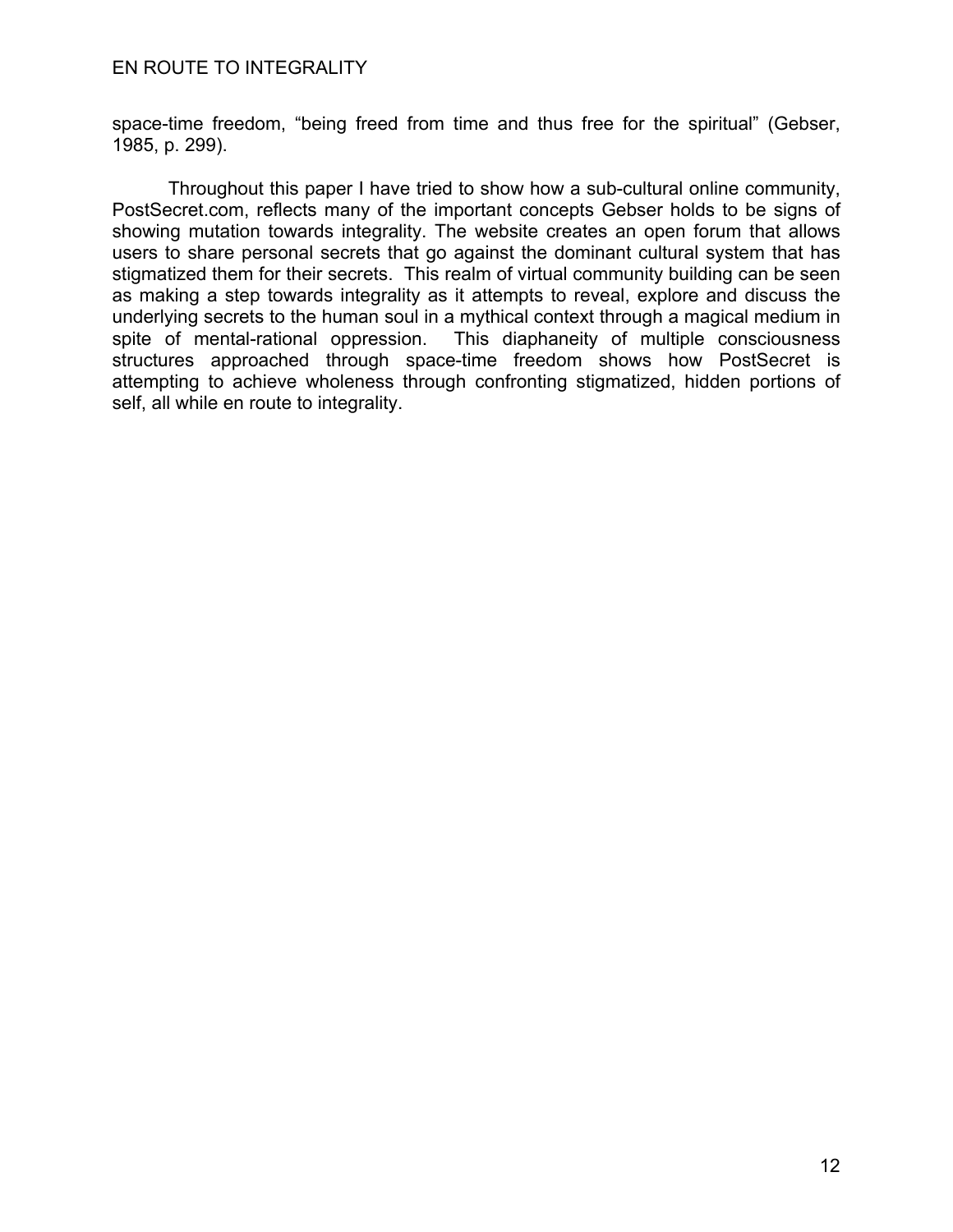# **REFERENCES**

- Baudrillard, J. (1995). *Simulacra and simulation*. Ann Arbor, MI: University of Michigan Press.
- Chesebro, J.W., & McMahan, D.T. (2006). Media constructions of mass murdersuicides as drama: *The New York Times'* symbolic construction of mass-murder suicides. *Communication Quarterly 54*(4), 407-425. Retrieved February 6, 2009 from the EBSCOhost: Academic Search Elite database.
- Cova, B. (1997). Community and consumption: Towards a definition of the "linking value" of product or services. *European Journal of Marketing 31*(3/4), 297-316. Retrieved November 24, 2007 from the EBSCOhost: Academic Search Elite database.
- Davison, K.P., Pennebaker, J.W., & Dickerson, S.S. (2000). Who talks? The social psychology of illness in support groups. *American Psychologist, 55,* 205-217*.*
- Gebser, J. (1985). *The ever-present origin* (N. Barstad & A. Mickunas, Trans.). Athens, OH: Ohio University Press. (Original work published 1949).
- Hillery, G.A., Jr. (1982). *A research odyssey: Developing and testing a community theory.* New Brunswick, NJ: Transaction.
- Jenkins, H. (2004). The Cultural logic of media convergence. *International Journal of Cultural Studies, 7*(1), 33-43. Retrieved October 15, 2007 from the EBSCOhost: Academic Search Elite database.
- Katz, J.E., Rice, R.E., Acord, S., Dasgupta, K., & David, K. (2004). Personal mediated communication and the concept of community in theory and practice. *Communication Yearbook, 28*, 315-371.
- Kling, R., Lee, Y., Teich, A., & Frankel, M.S. (1999). Assessing anonymous communication on the Internet: Policy deliberations. *The Information Society, 15*, 79-90. Retrieved March 14, 2007 from the EBSCOhost: Academic Search Elite database.
- Kramer, E. (1997). *Modern/Postmodern: Off the beaten path of antimodernism*. Westport, CT: Greenwood.
- Lee, E. (2004, April). Effects of visual representation on social influence in computermediated communication: Experimental test of the social identity model of deindividuation effects. *Human Communication Research, 30*(2), 234-259. Retrieved May 1, 2007 from http://www.blackwell-synergy.com/loi/hcre
- Marx, G. (1999). What's in a name? Some reflections on the sociology of anonymity. *The Information Society, 15*, 99-112. Retrieved March 14, 2007 from the EBSCOhost: Academic Search Elite database.
- McLeod, J.R. (1991). The seamless web: Media and power in the post-modern global village*. Journal of Popular Culture, 25*(2), 69-75. Retrieved November 20, 2007 from the EBSCOhost: Academic Search Elite database.
- Mickunas, A. (n.d.). The integral. *Integrative Explorations Journal*, p. 7-17. Retrieved February 2, 2007 from http://www.gebser.org/publications/
- Mumby, D. (1997). Modernism, postmodernism, and communication studies: A rereading of an ongoing debate. *Communication Theory, 7*(1), 1-28. Retrieved November 24, 2007 from http://www.blackwell-synergy.com/loi/comt
- Norris, P. (2001). *Digital Divide*. Cambridge, MA: University Press.